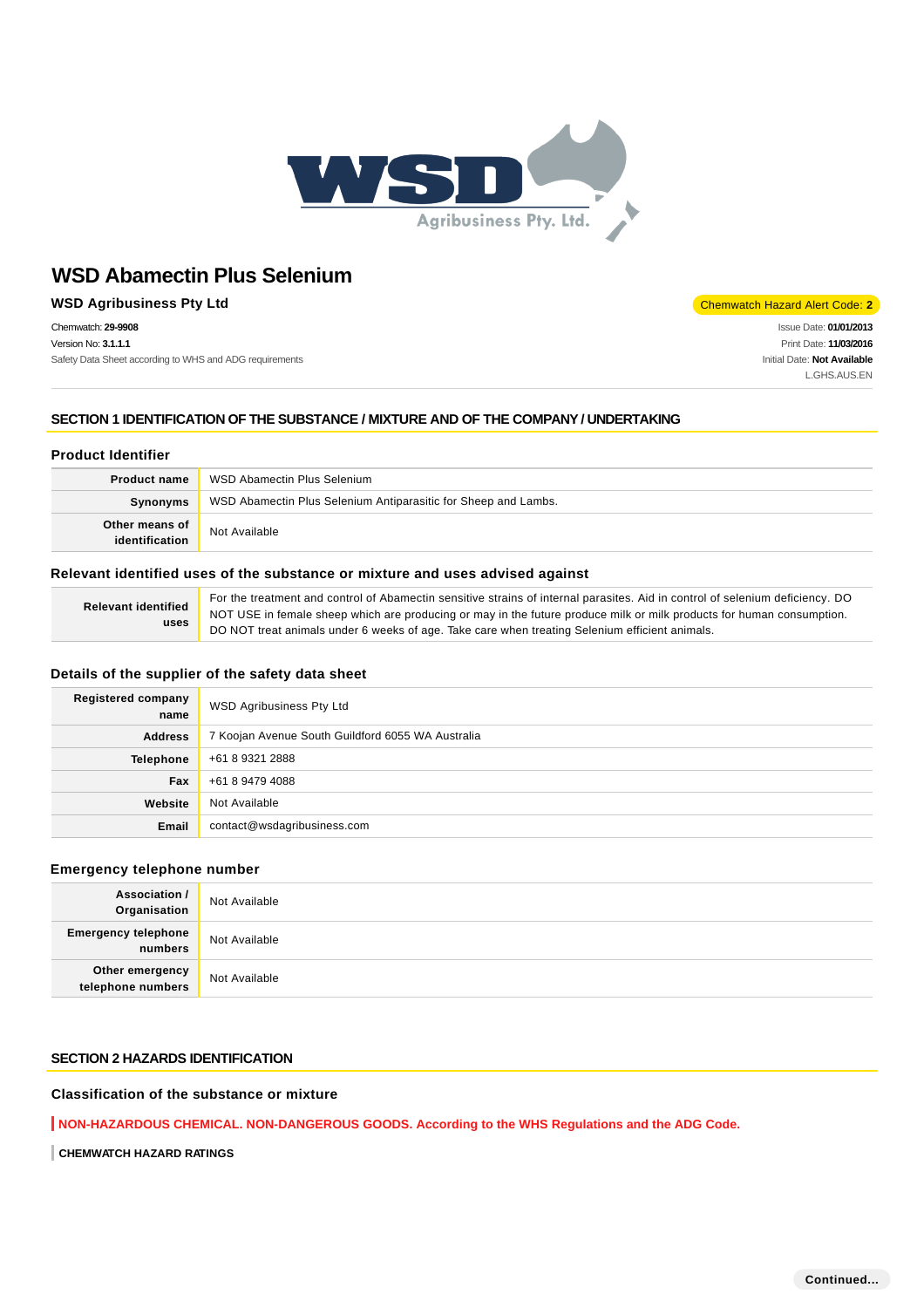|                     | Min | Max |                              |
|---------------------|-----|-----|------------------------------|
| Flammability        |     |     |                              |
| Toxicity            | 2   |     | $0 =$ Minimum                |
| <b>Body Contact</b> |     |     | $1 = 1$ OW                   |
| Reactivity          |     |     | $2 =$ Moderate<br>$3 = High$ |
| Chronic             |     |     | $4 =$ Extreme                |

| Poisons Schedule | S6             |
|------------------|----------------|
| $C$ locoific     | Not Annlicable |
|                  |                |

# **Label elements**

**GHS label elements** Not Applicable

**SIGNAL WORD NOT APPLICABLE**

### **Hazard statement(s)**

Not Applicable

# **Precautionary statement(s) Prevention**

Not Applicable

# **Precautionary statement(s) Response**

Not Applicable

# **Precautionary statement(s) Storage**

Not Applicable

# **Precautionary statement(s) Disposal**

Not Applicable

# **SECTION 3 COMPOSITION / INFORMATION ON INGREDIENTS**

#### **Substances**

See section below for composition of Mixtures

## **Mixtures**

| <b>CAS No</b> | %[weight] | <b>Name</b>                                      |
|---------------|-----------|--------------------------------------------------|
| 71751-41-2    | 0.0769    | abamectin                                        |
|               |           | (0.8g/L)                                         |
| 13410-01-0    | 0.0385    | sodium selenate, anhydrous                       |
|               |           | (0.4g/L)                                         |
| Not Available | <40       | other ingredients determined not to be hazardous |
| 7732-18-5     | >60       | water                                            |

# **SECTION 4 FIRST AID MEASURES**

# **Description of first aid measures**

| <b>Eye Contact</b>  | If this product comes in contact with the eyes:<br>▶ Wash out immediately with fresh running water.<br>Ensure complete irrigation of the eye by keeping eyelids apart and away from eye and moving the eyelids by occasionally<br>lifting the upper and lower lids.<br>► Seek medical attention without delay; if pain persists or recurs seek medical attention.<br>► Removal of contact lenses after an eye injury should only be undertaken by skilled personnel. |
|---------------------|----------------------------------------------------------------------------------------------------------------------------------------------------------------------------------------------------------------------------------------------------------------------------------------------------------------------------------------------------------------------------------------------------------------------------------------------------------------------|
| <b>Skin Contact</b> | If skin or hair contact occurs:<br>• Flush skin and hair with running water (and soap if available).<br>▶ Seek medical attention in event of irritation.                                                                                                                                                                                                                                                                                                             |
| Inhalation          | If fumes, aerosols or combustion products are inhaled remove from contaminated area.<br>• Other measures are usually unnecessary.                                                                                                                                                                                                                                                                                                                                    |
| Ingestion           | If swallowed do <b>NOT</b> induce vomiting.<br>If vomiting occurs, lean patient forward or place on left side (head-down position, if possible) to maintain open airway and<br>prevent aspiration.<br>Observe the patient carefully.                                                                                                                                                                                                                                 |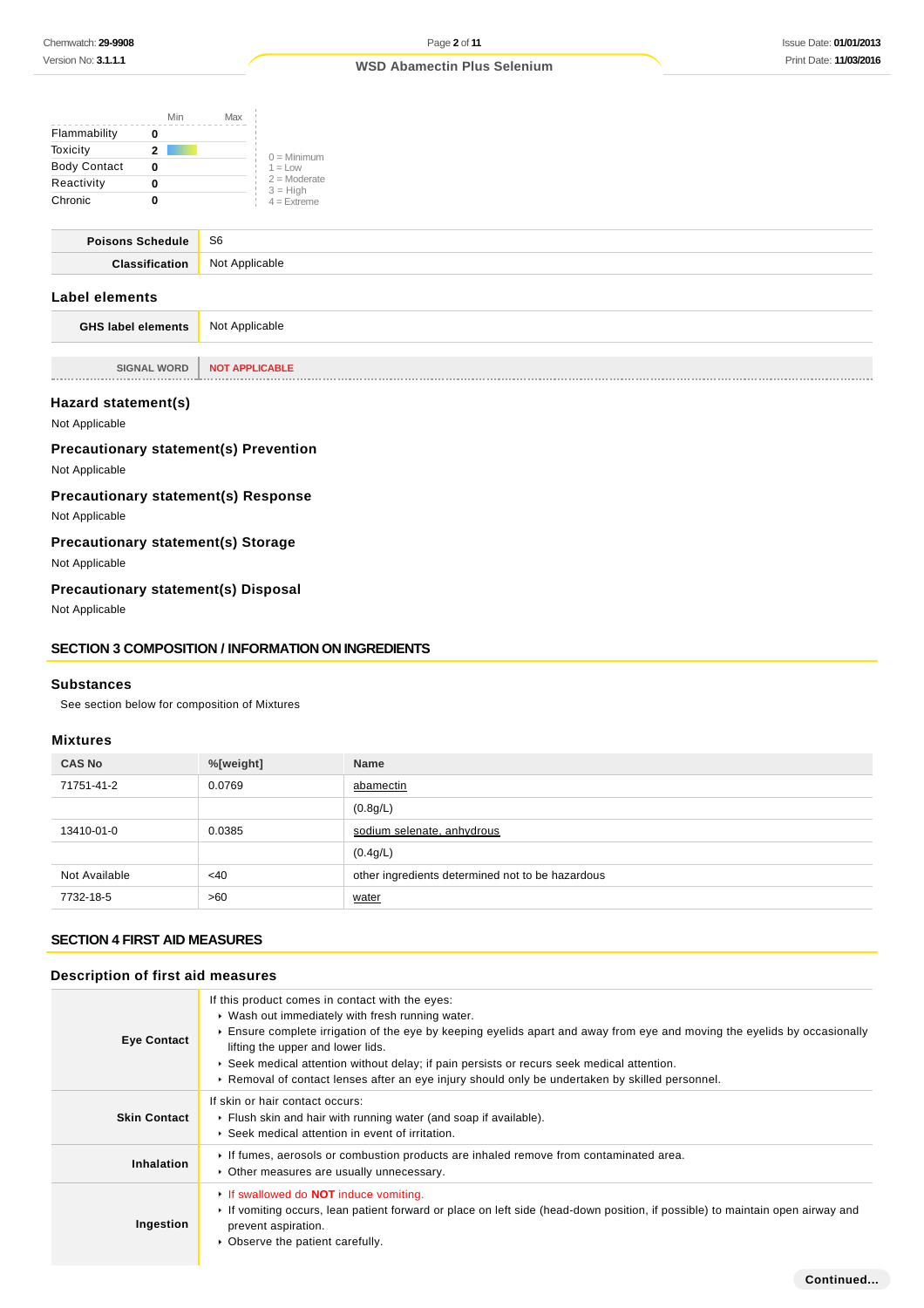Never give liquid to a person showing signs of being sleepy or with reduced awareness; i.e. becoming unconscious. Give water to rinse out mouth, then provide liquid slowly and as much as casualty can comfortably drink.

Seek medical advice.

#### **Indication of any immediate medical attention and special treatment needed**

Treat symptomatically.

For abamectin (avermectins):

Toxicity following accidental ingestion may be minimised by emesis-induction within one half hour of exposure. Since abamectin is thought to bind to glutamate-gated chloride ion channels, it is probably wise to avoid drugs that also interact with other ligand-gated chloride channels, including those that enhance GABA activity in patients with potentially toxic abamectin exposure

Avoid drugs that enhance GABA activity (barbiturate, benzodiazepines, valproic acid, etc.).

### **SECTION 5 FIREFIGHTING MEASURES**

#### **Extinguishing media**

- There is no restriction on the type of extinguisher which may be used.
- Use extinguishing media suitable for surrounding area.

#### **Special hazards arising from the substrate or mixture**

| <b>Fire Incompatibility</b>    | None known.                                                                                                                                                                                                                                                                                                                                                                                                                                                                                                                                                               |  |  |
|--------------------------------|---------------------------------------------------------------------------------------------------------------------------------------------------------------------------------------------------------------------------------------------------------------------------------------------------------------------------------------------------------------------------------------------------------------------------------------------------------------------------------------------------------------------------------------------------------------------------|--|--|
| <b>Advice for firefighters</b> |                                                                                                                                                                                                                                                                                                                                                                                                                                                                                                                                                                           |  |  |
| <b>Fire Fighting</b>           | Alert Fire Brigade and tell them location and nature of hazard.<br>$\triangleright$ Wear breathing apparatus plus protective gloves in the event of a fire.<br>▶ Prevent, by any means available, spillage from entering drains or water courses.<br>▶ Use fire fighting procedures suitable for surrounding area.<br>DO NOT approach containers suspected to be hot.<br>► Cool fire exposed containers with water spray from a protected location.<br>If safe to do so, remove containers from path of fire.<br>Equipment should be thoroughly decontaminated after use. |  |  |
| <b>Fire/Explosion Hazard</b>   | $\triangleright$ Non combustible.<br>► Not considered a significant fire risk, however containers may burn.<br>May emit poisonous fumes.                                                                                                                                                                                                                                                                                                                                                                                                                                  |  |  |

### **SECTION 6 ACCIDENTAL RELEASE MEASURES**

#### **Personal precautions, protective equipment and emergency procedures**

| <b>Minor Spills</b> | • Clean up all spills immediately.<br>Avoid breathing vapours and contact with skin and eyes.<br>$\triangleright$ Control personal contact with the substance, by using protective equipment.<br>Contain and absorb spill with sand, earth, inert material or vermiculite.<br>$\triangleright$ Wipe up.<br>• Place in a suitable, labelled container for waste disposal.                                                                                                                                                                                                                                                                                                                                                                                                                                                                                          |
|---------------------|-------------------------------------------------------------------------------------------------------------------------------------------------------------------------------------------------------------------------------------------------------------------------------------------------------------------------------------------------------------------------------------------------------------------------------------------------------------------------------------------------------------------------------------------------------------------------------------------------------------------------------------------------------------------------------------------------------------------------------------------------------------------------------------------------------------------------------------------------------------------|
| <b>Major Spills</b> | Moderate hazard.<br>• Clear area of personnel and move upwind.<br>Alert Fire Brigade and tell them location and nature of hazard.<br>• Wear breathing apparatus plus protective gloves.<br>► Prevent, by any means available, spillage from entering drains or water course.<br>▶ Stop leak if safe to do so.<br>• Contain spill with sand, earth or vermiculite.<br>• Collect recoverable product into labelled containers for recycling.<br>$\triangleright$ Neutralise/decontaminate residue (see Section 13 for specific agent).<br>▶ Collect solid residues and seal in labelled drums for disposal.<br>• Wash area and prevent runoff into drains.<br>After clean up operations, decontaminate and launder all protective clothing and equipment before storing and re-using.<br>If contamination of drains or waterways occurs, advise emergency services. |

Personal Protective Equipment advice is contained in Section 8 of the SDS.

## **SECTION 7 HANDLING AND STORAGE**

# **Precautions for safe handling**

**Safe handling**

- Avoid all personal contact, including inhalation.
- Wear protective clothing when risk of exposure occurs.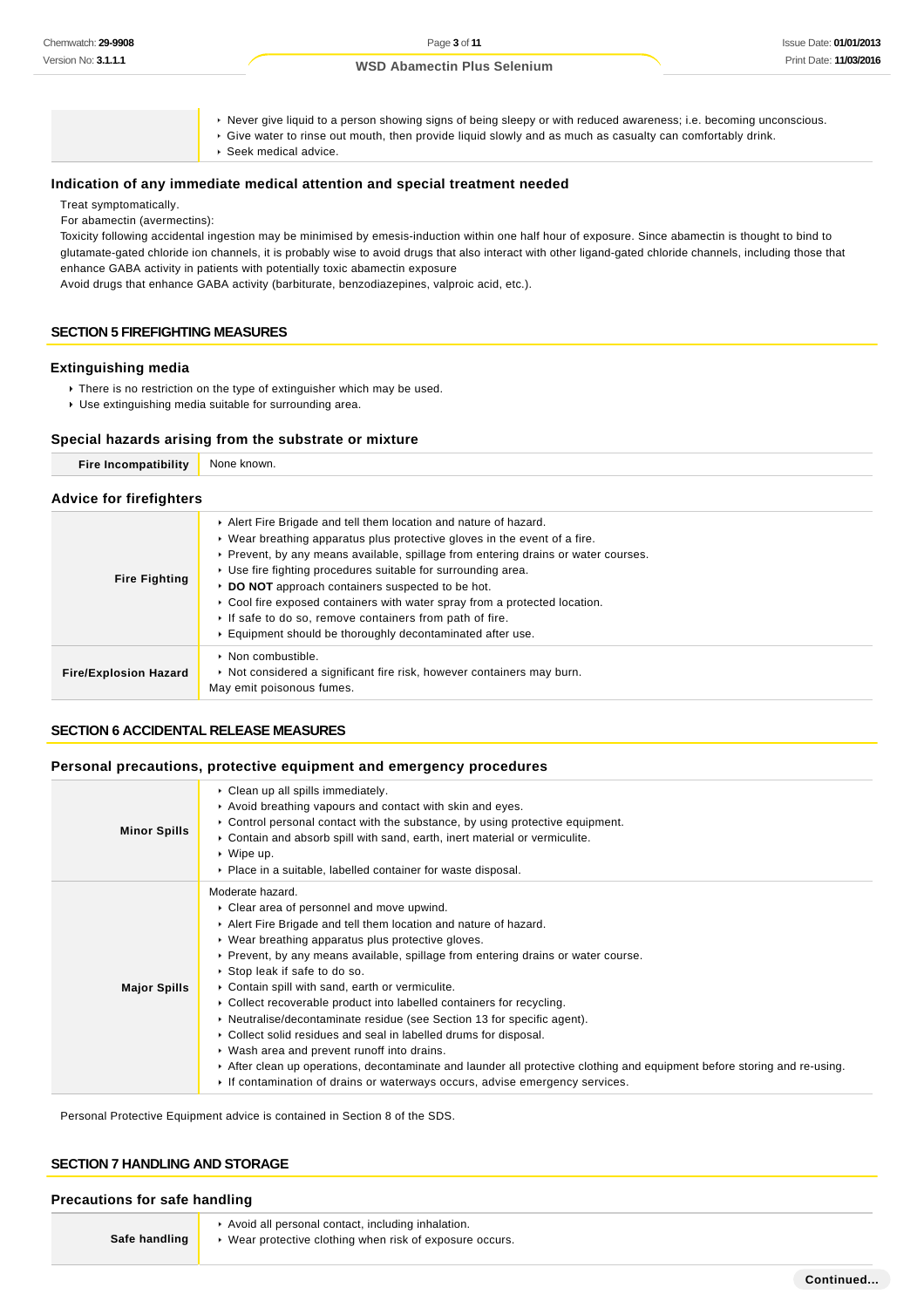|                   | ▶ Use in a well-ventilated area.                                                                                                     |
|-------------------|--------------------------------------------------------------------------------------------------------------------------------------|
|                   | ▶ Prevent concentration in hollows and sumps.                                                                                        |
|                   | DO NOT enter confined spaces until atmosphere has been checked.                                                                      |
|                   | DO NOT allow material to contact humans, exposed food or food utensils.                                                              |
|                   | Avoid contact with incompatible materials.                                                                                           |
|                   | When handling, DO NOT eat, drink or smoke.                                                                                           |
|                   | ▶ Keep containers securely sealed when not in use.                                                                                   |
|                   | Avoid physical damage to containers.                                                                                                 |
|                   | Always wash hands with soap and water after handling.                                                                                |
|                   | ▶ Work clothes should be laundered separately. Launder contaminated clothing before re-use.                                          |
|                   | ► Use good occupational work practice.                                                                                               |
|                   | ▶ Observe manufacturer's storage and handling recommendations contained within this SDS.                                             |
|                   | ► Atmosphere should be regularly checked against established exposure standards to ensure safe working conditions are<br>maintained. |
|                   | Store in original containers.                                                                                                        |
|                   | ▶ Keep containers securely sealed.                                                                                                   |
|                   | • No smoking, naked lights or ignition sources.                                                                                      |
| Other information | Store in a cool, dry, well-ventilated area.                                                                                          |
|                   | Store away from incompatible materials and foodstuff containers.                                                                     |
|                   | ▶ Protect containers against physical damage and check regularly for leaks.                                                          |
|                   | ► Observe manufacturer's storage and handling recommendations contained within this SDS.                                             |

#### **Conditions for safe storage, including any incompatibilities**

| Suitable container                | • Polyethylene or polypropylene container.<br>▶ Packing as recommended by manufacturer.<br>▶ Check all containers are clearly labelled and free from leaks. |
|-----------------------------------|-------------------------------------------------------------------------------------------------------------------------------------------------------------|
| <b>Storage</b><br>incompatibility | Avoid contamination of water, foodstuffs, feed or seed.                                                                                                     |

#### **SECTION 8 EXPOSURE CONTROLS / PERSONAL PROTECTION**

### **Control parameters**

# **OCCUPATIONAL EXPOSURE LIMITS (OEL)**

# **INGREDIENT DATA**

| Source             | <b>Ingredient</b> | <b>Material name</b>                 | <b>TWA</b> | <b>STEL</b> | Peak      | <b>Notes</b> |
|--------------------|-------------------|--------------------------------------|------------|-------------|-----------|--------------|
| Australia Exposure | sodium selenate.  | Selenium compounds (as Se) excluding | 0.1        | Not         | Not       | Not          |
| Standards          | anhydrous         | hydrogen selenide                    | mq/m3      | Available   | Available | Available    |

#### **EMERGENCY LIMITS**

| Ingredient                                             | TEEL-1<br><b>Material name</b>                       |  | TEEL-2              | TEEL-3         |
|--------------------------------------------------------|------------------------------------------------------|--|---------------------|----------------|
| sodium selenate,<br>anhydrous                          | Sodium selenate; (Disodium selenate)<br>$0.48$ mg/m3 |  | 1.6 mg/m $3$        | $1.6$ mg/m $3$ |
|                                                        |                                                      |  |                     |                |
| Ingredient                                             | <b>Original IDLH</b>                                 |  | <b>Revised IDLH</b> |                |
| abamectin                                              | Not Available                                        |  | Not Available       |                |
| sodium selenate,<br>anhydrous                          | Unknown mg/m3 / Unknown ppm                          |  | 1 $mq/m3$           |                |
| other ingredients<br>determined not to be<br>hazardous | Not Available                                        |  | Not Available       |                |
| water                                                  | Not Available                                        |  | Not Available       |                |

#### **MATERIAL DATA**

For abamectin (avermectins)

CEL TWA: 0.04 mg/m3 [Manufacturer]

(CEL = Chemwatch Exposure Limit)

The acceptable daily intake (ADI) of 0.4 mg/day was derived using an NOAEL of 0.25 mg/kg/day from oral toxicity studies in dogs, adjusting for body weight (50 kg) and by applying a composite uncertainty factor of 30 to account for interindividual variability, interspecies extrapolation and the severity of the critical endpoint (neurotoxicity). The recommended

exposure standard and a wipe test criteria of 0.4 mg/100 cm2 were derived using the ADI.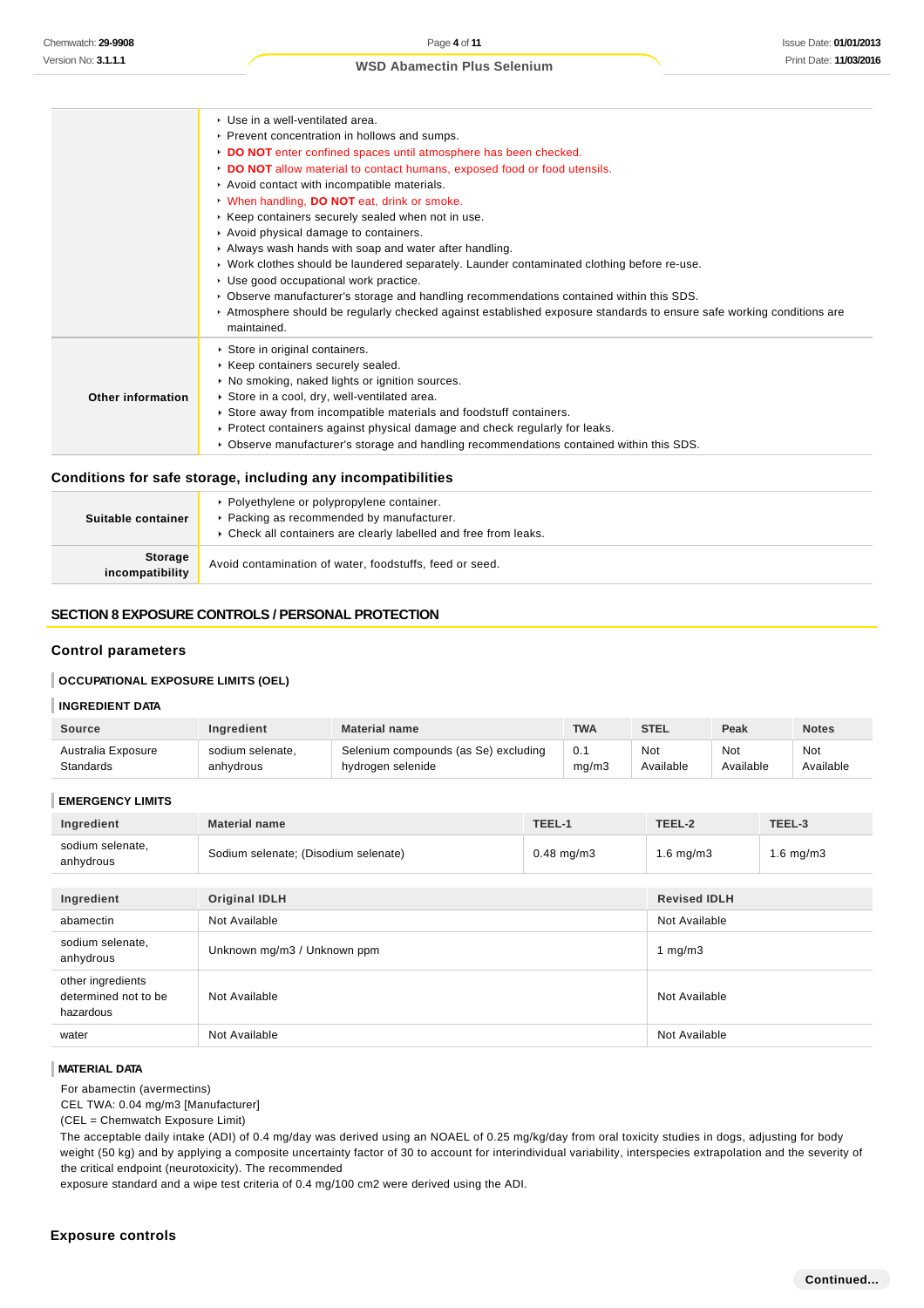|                            | Engineering controls are used to remove a hazard or place a barrier between the worker and the hazard. Well-designed<br>engineering controls can be highly effective in protecting workers and will typically be independent of worker interactions to<br>provide this high level of protection.<br>The basic types of engineering controls are:<br>Process controls which involve changing the way a job activity or process is done to reduce the risk.<br>Enclosure and/or isolation of emission source which keeps a selected hazard "physically" away from the worker and<br>ventilation that strategically "adds" and "removes" air in the work environment. Ventilation can remove or dilute an air<br>contaminant if designed properly. The design of a ventilation system must match the particular process and chemical or<br>contaminant in use.<br>Employers may need to use multiple types of controls to prevent employee overexposure.<br>General exhaust is adequate under normal operating conditions. If risk of overexposure exists, wear SAA approved respirator.<br>Correct fit is essential to obtain adequate protection. Provide adequate ventilation in warehouse or closed storage areas. Air<br>contaminants generated in the workplace possess varying "escape" velocities which, in turn, determine the "capture<br>velocities" of fresh circulating air required to effectively remove the contaminant. |                                    |                                      |  |
|----------------------------|---------------------------------------------------------------------------------------------------------------------------------------------------------------------------------------------------------------------------------------------------------------------------------------------------------------------------------------------------------------------------------------------------------------------------------------------------------------------------------------------------------------------------------------------------------------------------------------------------------------------------------------------------------------------------------------------------------------------------------------------------------------------------------------------------------------------------------------------------------------------------------------------------------------------------------------------------------------------------------------------------------------------------------------------------------------------------------------------------------------------------------------------------------------------------------------------------------------------------------------------------------------------------------------------------------------------------------------------------------------------------------------------------------------------------------------|------------------------------------|--------------------------------------|--|
|                            | Type of Contaminant:                                                                                                                                                                                                                                                                                                                                                                                                                                                                                                                                                                                                                                                                                                                                                                                                                                                                                                                                                                                                                                                                                                                                                                                                                                                                                                                                                                                                                  |                                    | Air Speed:                           |  |
|                            | solvent, vapours, degreasing etc., evaporating from tank (in still air)                                                                                                                                                                                                                                                                                                                                                                                                                                                                                                                                                                                                                                                                                                                                                                                                                                                                                                                                                                                                                                                                                                                                                                                                                                                                                                                                                               |                                    | $0.25 - 0.5$ m/s<br>$(50-100 f/min)$ |  |
| Appropriate                | aerosols, fumes from pouring operations, intermittent container filling, low speed conveyer transfers,<br>welding, spray drift, plating acid fumes, pickling (released at low velocity into zone of active<br>generation)                                                                                                                                                                                                                                                                                                                                                                                                                                                                                                                                                                                                                                                                                                                                                                                                                                                                                                                                                                                                                                                                                                                                                                                                             |                                    | $0.5 - 1$ m/s<br>$(100-200$ f/min.)  |  |
| engineering controls       | direct spray, spray painting in shallow booths, drum filling, conveyer loading, crusher dusts, gas<br>discharge (active generation into zone of rapid air motion)                                                                                                                                                                                                                                                                                                                                                                                                                                                                                                                                                                                                                                                                                                                                                                                                                                                                                                                                                                                                                                                                                                                                                                                                                                                                     |                                    | $1 - 2.5$ m/s<br>(200-500 f/min)     |  |
|                            | grinding, abrasive blasting, tumbling, high speed wheel generated dusts (released at high initial velocity<br>into zone of very high rapid air motion).                                                                                                                                                                                                                                                                                                                                                                                                                                                                                                                                                                                                                                                                                                                                                                                                                                                                                                                                                                                                                                                                                                                                                                                                                                                                               |                                    | $2.5 - 10$ m/s<br>(500-2000 f/min.)  |  |
|                            | Within each range the appropriate value depends on:                                                                                                                                                                                                                                                                                                                                                                                                                                                                                                                                                                                                                                                                                                                                                                                                                                                                                                                                                                                                                                                                                                                                                                                                                                                                                                                                                                                   |                                    |                                      |  |
|                            | Lower end of the range                                                                                                                                                                                                                                                                                                                                                                                                                                                                                                                                                                                                                                                                                                                                                                                                                                                                                                                                                                                                                                                                                                                                                                                                                                                                                                                                                                                                                | Upper end of the range             |                                      |  |
|                            | 1: Room air currents minimal or favourable to capture                                                                                                                                                                                                                                                                                                                                                                                                                                                                                                                                                                                                                                                                                                                                                                                                                                                                                                                                                                                                                                                                                                                                                                                                                                                                                                                                                                                 | 1: Disturbing room air currents    |                                      |  |
|                            | 2: Contaminants of low toxicity or of nuisance value only                                                                                                                                                                                                                                                                                                                                                                                                                                                                                                                                                                                                                                                                                                                                                                                                                                                                                                                                                                                                                                                                                                                                                                                                                                                                                                                                                                             | 2: Contaminants of high toxicity   |                                      |  |
|                            | 3: Intermittent, low production.                                                                                                                                                                                                                                                                                                                                                                                                                                                                                                                                                                                                                                                                                                                                                                                                                                                                                                                                                                                                                                                                                                                                                                                                                                                                                                                                                                                                      | 3: High production, heavy use      |                                      |  |
|                            | 4: Large hood or large air mass in motion                                                                                                                                                                                                                                                                                                                                                                                                                                                                                                                                                                                                                                                                                                                                                                                                                                                                                                                                                                                                                                                                                                                                                                                                                                                                                                                                                                                             | 4: Small hood - local control only |                                      |  |
|                            | Simple theory shows that air velocity falls rapidly with distance away from the opening of a simple extraction pipe. Velocity<br>generally decreases with the square of distance from the extraction point (in simple cases). Therefore the air speed at the<br>extraction point should be adjusted, accordingly, after reference to distance from the contaminating source. The air velocity<br>at the extraction fan, for example, should be a minimum of 1-2 m/s (200-400 f/min.) for extraction of solvents generated in a<br>tank 2 meters distant from the extraction point. Other mechanical considerations, producing performance deficits within the<br>extraction apparatus, make it essential that theoretical air velocities are multiplied by factors of 10 or more when extraction<br>systems are installed or used.                                                                                                                                                                                                                                                                                                                                                                                                                                                                                                                                                                                                    |                                    |                                      |  |
| <b>Personal protection</b> |                                                                                                                                                                                                                                                                                                                                                                                                                                                                                                                                                                                                                                                                                                                                                                                                                                                                                                                                                                                                                                                                                                                                                                                                                                                                                                                                                                                                                                       |                                    |                                      |  |
| Eye and face<br>protection | Safety glasses with side shields<br>Chemical goggles.<br>▶ Contact lenses may pose a special hazard; soft contact lenses may absorb and concentrate irritants. A written policy<br>document, describing the wearing of lenses or restrictions on use, should be created for each workplace or task. This should<br>include a review of lens absorption and adsorption for the class of chemicals in use and an account of injury experience.<br>Medical and first-aid personnel should be trained in their removal and suitable equipment should be readily available. In the<br>event of chemical exposure, begin eye irrigation immediately and remove contact lens as soon as practicable. Lens should<br>be removed at the first signs of eye redness or irritation - lens should be removed in a clean environment only after<br>workers have washed hands thoroughly. [CDC NIOSH Current Intelligence Bulletin 59], [AS/NZS 1336 or national<br>equivalent]                                                                                                                                                                                                                                                                                                                                                                                                                                                                     |                                    |                                      |  |
| <b>Skin protection</b>     | See Hand protection below                                                                                                                                                                                                                                                                                                                                                                                                                                                                                                                                                                                                                                                                                                                                                                                                                                                                                                                                                                                                                                                                                                                                                                                                                                                                                                                                                                                                             |                                    |                                      |  |
| Hands/feet protection      | The selection of suitable gloves does not only depend on the material, but also on further marks of quality which vary from<br>manufacturer to manufacturer. Where the chemical is a preparation of several substances, the resistance of the glove<br>material can not be calculated in advance and has therefore to be checked prior to the application.<br>The exact break through time for substances has to be obtained from the manufacturer of the protective gloves and has to<br>be observed when making a final choice.<br>Suitability and durability of glove type is dependent on usage. Important factors in the selection of gloves include:<br>Firequency and duration of contact,<br>chemical resistance of glove material,                                                                                                                                                                                                                                                                                                                                                                                                                                                                                                                                                                                                                                                                                           |                                    |                                      |  |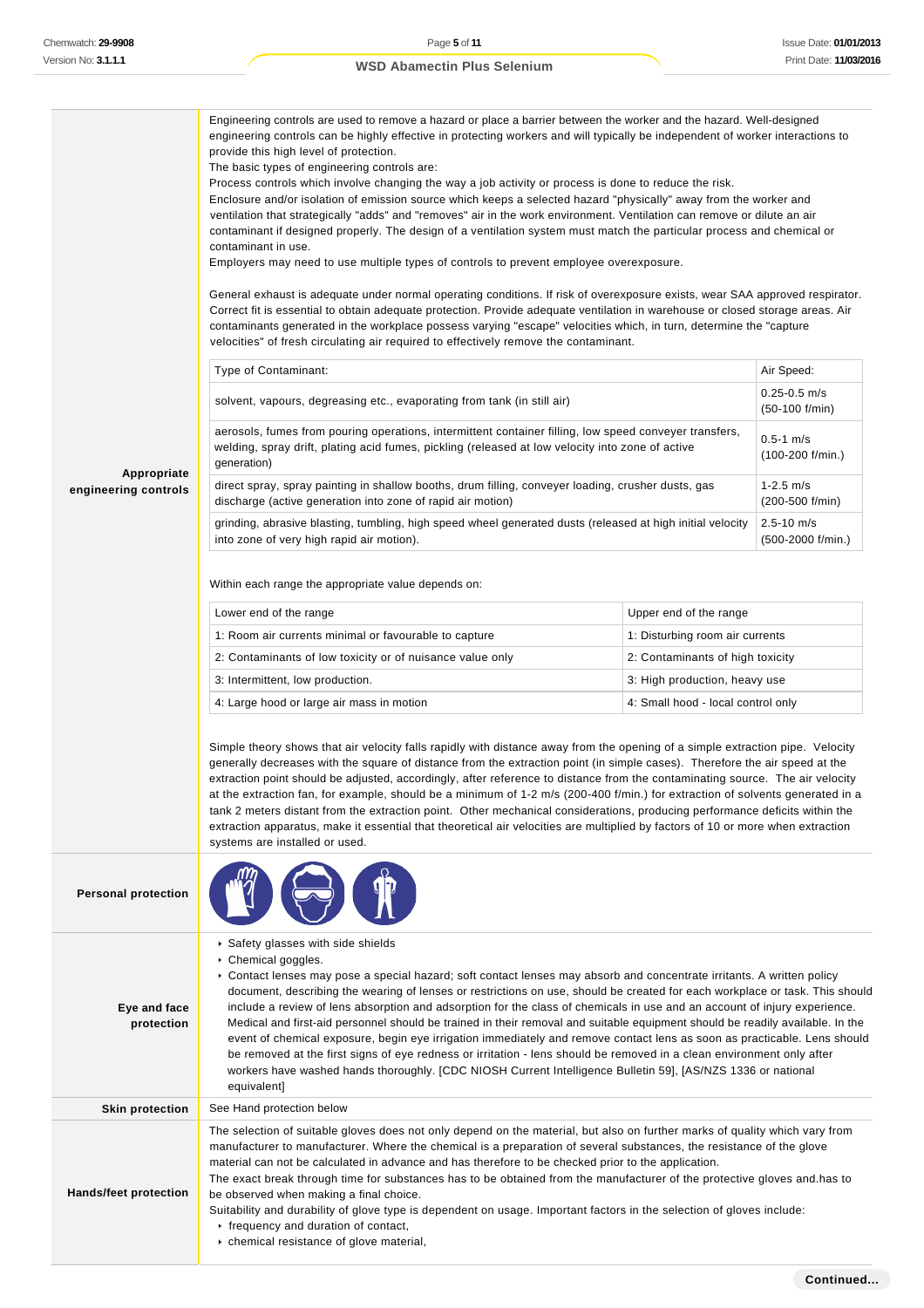|                        | $\cdot$ glove thickness and<br>$\cdot$ dexterity<br>Select gloves tested to a relevant standard (e.g. Europe EN 374, US F739, AS/NZS 2161.1 or national equivalent).<br>► When prolonged or frequently repeated contact may occur, a glove with a protection class of 5 or higher (breakthrough time<br>greater than 240 minutes according to EN 374, AS/NZS 2161.10.1 or national equivalent) is recommended.<br>► When only brief contact is expected, a glove with a protection class of 3 or higher (breakthrough time greater than 60<br>minutes according to EN 374, AS/NZS 2161.10.1 or national equivalent) is recommended.<br>Some glove polymer types are less affected by movement and this should be taken into account when considering gloves<br>for long-term use.<br>• Contaminated gloves should be replaced.<br>Gloves must only be worn on clean hands. After using gloves, hands should be washed and dried thoroughly. Application of a<br>non-perfumed moisturiser is recommended.<br>▶ Wear chemical protective gloves, e.g. PVC.<br>▶ Wear safety footwear or safety gumboots, e.g. Rubber |
|------------------------|--------------------------------------------------------------------------------------------------------------------------------------------------------------------------------------------------------------------------------------------------------------------------------------------------------------------------------------------------------------------------------------------------------------------------------------------------------------------------------------------------------------------------------------------------------------------------------------------------------------------------------------------------------------------------------------------------------------------------------------------------------------------------------------------------------------------------------------------------------------------------------------------------------------------------------------------------------------------------------------------------------------------------------------------------------------------------------------------------------------------|
| <b>Body protection</b> | See Other protection below                                                                                                                                                                                                                                                                                                                                                                                                                                                                                                                                                                                                                                                                                                                                                                                                                                                                                                                                                                                                                                                                                         |
| Other protection       | $\triangleright$ Overalls.<br>▶ P.V.C. apron.<br>$\triangleright$ Barrier cream.<br>▶ Skin cleansing cream.<br>$\blacktriangleright$ Eye wash unit.                                                                                                                                                                                                                                                                                                                                                                                                                                                                                                                                                                                                                                                                                                                                                                                                                                                                                                                                                                |
| <b>Thermal hazards</b> | Not Available                                                                                                                                                                                                                                                                                                                                                                                                                                                                                                                                                                                                                                                                                                                                                                                                                                                                                                                                                                                                                                                                                                      |

#### **Recommended material(s)**

#### **GLOVE SELECTION INDEX**

Glove selection is based on a modified presentation of the:

 **"Forsberg Clothing Performance Index".**

 The effect(s) of the following substance(s) are taken into account in the **computer-generated** selection: WSD Abamectin Plus Selenium

| <b>Material</b> | <b>CPI</b>     |
|-----------------|----------------|
| <b>BUTYL</b>    | A              |
| <b>NEOPRENE</b> | $\overline{A}$ |
| <b>VITON</b>    | $\overline{A}$ |
| NATURAL RUBBER  | C              |
| <b>PVA</b>      | C              |

\* CPI - Chemwatch Performance Index

A: Best Selection

B: Satisfactory; may degrade after 4 hours continuous immersion

C: Poor to Dangerous Choice for other than short term immersion

**NOTE:** As a series of factors will influence the actual performance of the glove, a final selection must be based on detailed observation. -

\* Where the glove is to be used on a short term, casual or infrequent basis, factors such as "feel" or convenience (e.g. disposability), may dictate a choice of gloves which might otherwise be unsuitable following long-term or frequent use. A qualified practitioner should be consulted.

#### **SECTION 9 PHYSICAL AND CHEMICAL PROPERTIES**

#### **Information on basic physical and chemical properties**

| Appearance                                      | Clear to yellow odourless liquid; mixes with water. |                                                   |                |
|-------------------------------------------------|-----------------------------------------------------|---------------------------------------------------|----------------|
|                                                 |                                                     |                                                   |                |
| <b>Physical state</b>                           | Liquid                                              | <b>Relative density</b><br>(Water = 1)            | 1.04           |
| Odour                                           | Not Available                                       | <b>Partition coefficient</b><br>n-octanol / water | Not Available  |
| <b>Odour threshold</b>                          | Not Available                                       | Auto-ignition<br>temperature (°C)                 | Not Available  |
| pH (as supplied)                                | $5-6$                                               | Decomposition<br>temperature                      | Not Available  |
| Melting point /<br>freezing point $(°C)$        | Not Available                                       | Viscosity (cSt)                                   | 52-520         |
| Initial boiling point<br>and boiling range (°C) | Not Available                                       | <b>Molecular weight</b><br>(g/mol)                | Not Applicable |
| Flash point (°C)                                | Not Available                                       | <b>Taste</b>                                      | Not Available  |
| <b>Evaporation rate</b>                         | Not Available                                       | <b>Explosive properties</b>                       | Not Available  |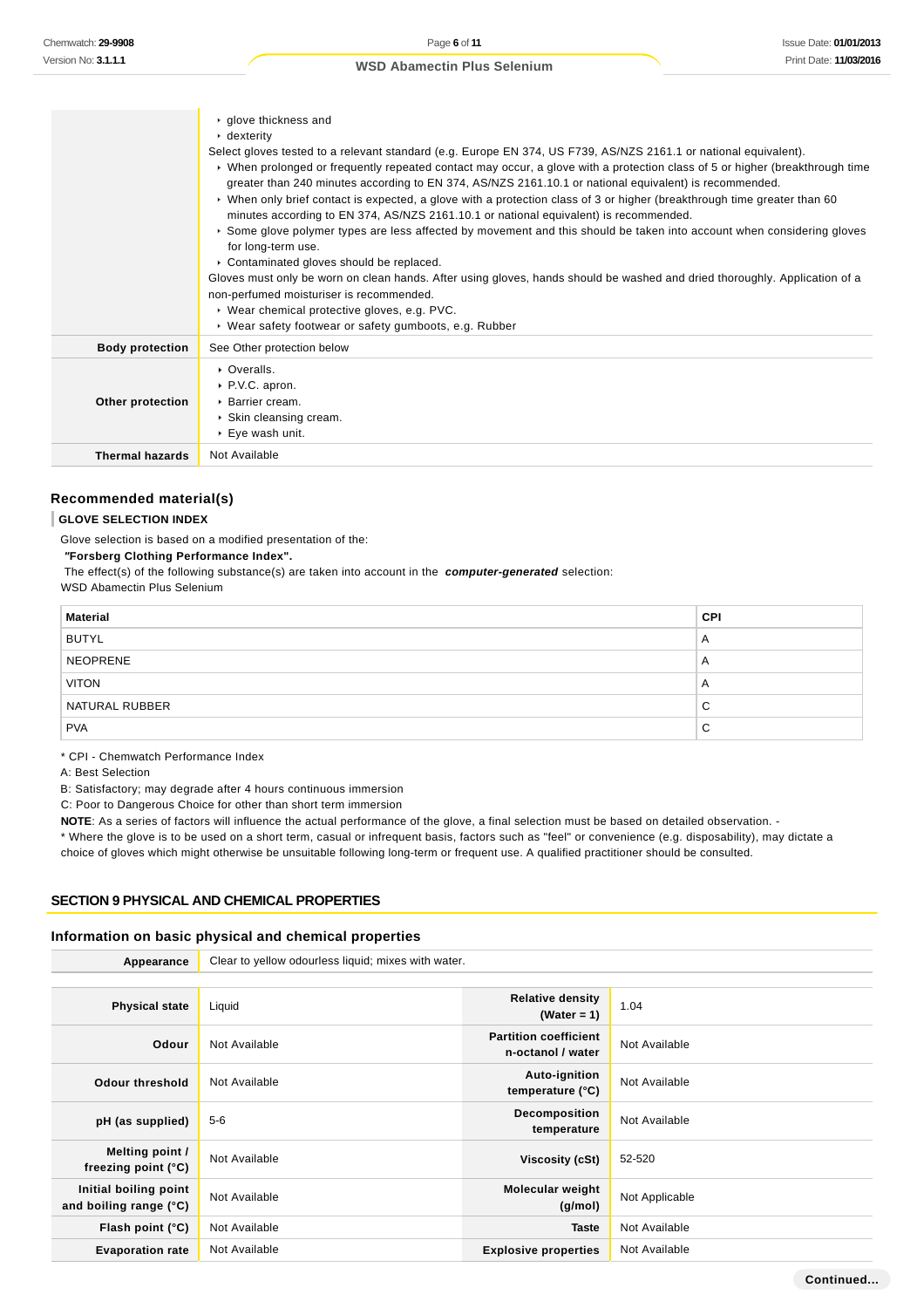| Flammability                           | Not Available  | <b>Oxidising properties</b>                | Not Available |
|----------------------------------------|----------------|--------------------------------------------|---------------|
| <b>Upper Explosive Limit</b><br>$(\%)$ | Not Applicable | <b>Surface Tension</b><br>(dyn/cm or mN/m) | Not Available |
| <b>Lower Explosive Limit</b><br>$(\%)$ | Not Applicable | <b>Volatile Component</b><br>(%vol)        | Not Available |
| Vapour pressure (kPa)                  | Not Available  | Gas group                                  | Not Available |
| Solubility in water<br>(g/L)           | Miscible       | pH as a solution (1%)                      | Not Available |
| Vapour density (Air $=$<br>1)          | Not Available  | VOC g/L                                    | Not Available |

# **SECTION 10 STABILITY AND REACTIVITY**

| Reactivity                                    | See section 7                                                                                                                        |
|-----------------------------------------------|--------------------------------------------------------------------------------------------------------------------------------------|
| <b>Chemical stability</b>                     | • Unstable in the presence of incompatible materials.<br>▶ Product is considered stable.<br>Hazardous polymerisation will not occur. |
| Possibility of<br>hazardous reactions         | See section 7                                                                                                                        |
| <b>Conditions to avoid</b>                    | See section 7                                                                                                                        |
| Incompatible materials                        | See section 7                                                                                                                        |
| <b>Hazardous</b><br>decomposition<br>products | See section 5                                                                                                                        |

# **SECTION 11 TOXICOLOGICAL INFORMATION**

# **Information on toxicological effects**

| <b>Inhaled</b>                               | The material is not thought to produce either adverse health effects or irritation of the respiratory tract following inhalation (as<br>classified by EC Directives using animal models). Nevertheless, adverse systemic effects have been produced following<br>exposure of animals by at least one other route and good hygiene practice requires that exposure be kept to a minimum and<br>that suitable control measures be used in an occupational setting.<br>Not normally a hazard due to non-volatile nature of product                                                                                                                                   |                                                                               |  |
|----------------------------------------------|-------------------------------------------------------------------------------------------------------------------------------------------------------------------------------------------------------------------------------------------------------------------------------------------------------------------------------------------------------------------------------------------------------------------------------------------------------------------------------------------------------------------------------------------------------------------------------------------------------------------------------------------------------------------|-------------------------------------------------------------------------------|--|
| Ingestion                                    | Accidental ingestion of the material may be damaging to the health of the individual.                                                                                                                                                                                                                                                                                                                                                                                                                                                                                                                                                                             |                                                                               |  |
| <b>Skin Contact</b>                          | The material is not thought to produce adverse health effects or skin irritation following contact (as classified by EC<br>Directives using animal models). Nevertheless, good hygiene practice requires that exposure be kept to a minimum and that<br>suitable gloves be used in an occupational setting.<br>Open cuts, abraded or irritated skin should not be exposed to this material<br>Entry into the blood-stream through, for example, cuts, abrasions, puncture wounds or lesions, may produce systemic injury<br>with harmful effects. Examine the skin prior to the use of the material and ensure that any external damage is suitably<br>protected. |                                                                               |  |
| Eye                                          | Although the liquid is not thought to be an irritant (as classified by EC Directives), direct contact with the eye may produce<br>transient discomfort characterised by tearing or conjunctival redness (as with windburn).                                                                                                                                                                                                                                                                                                                                                                                                                                       |                                                                               |  |
| Chronic                                      | Long-term exposure to the product is not thought to produce chronic effects adverse to health (as classified by EC<br>Directives using animal models); nevertheless exposure by all routes should be minimised as a matter of course.                                                                                                                                                                                                                                                                                                                                                                                                                             |                                                                               |  |
| <b>WSD Abamectin Plus</b><br><b>Selenium</b> | <b>TOXICITY</b><br>Not Available                                                                                                                                                                                                                                                                                                                                                                                                                                                                                                                                                                                                                                  | <b>IRRITATION</b><br>Not Available                                            |  |
| abamectin                                    | <b>TOXICITY</b><br>dermal (rat) LD50: >330 mg/kg**[2]<br>Inhalation (rat) LC50: >5.73 mg/L/4H <sup>[2]</sup><br>Inhalation (rat) LC50: 1.1 mg/L/4h <sup>*[2]</sup><br>Oral (rat) LD50: 1.5 mg/kg $^{[2]}$                                                                                                                                                                                                                                                                                                                                                                                                                                                         | <b>IRRITATION</b><br>Eye (rabbit): slight *<br>Skin (rabbit): non irritating* |  |
| sodium selenate,<br>anhydrous                | <b>TOXICITY</b><br>Oral (rat) LD50: 1.6 mg/kg $^{[2]}$                                                                                                                                                                                                                                                                                                                                                                                                                                                                                                                                                                                                            | <b>IRRITATION</b><br>Nil reported                                             |  |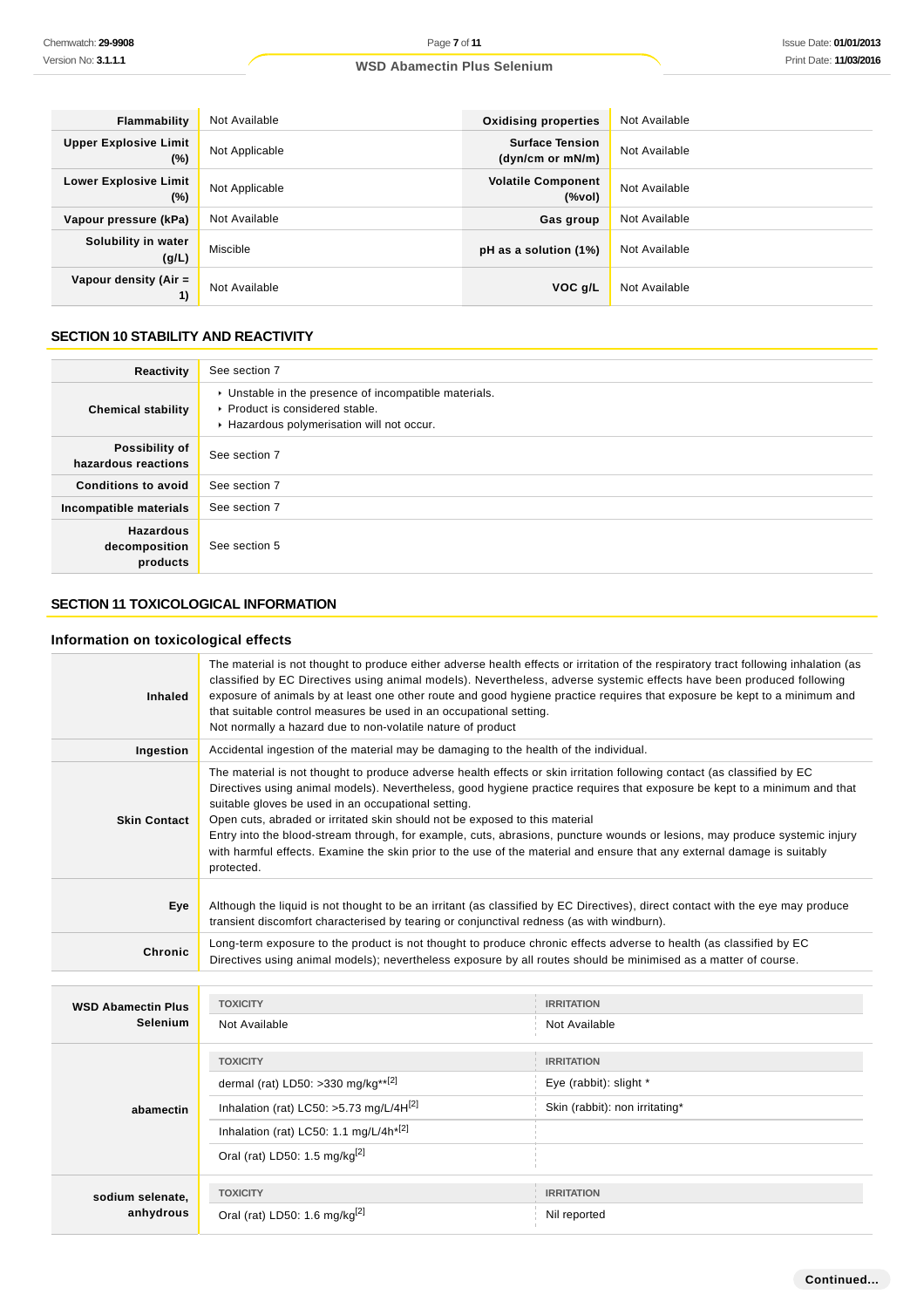| water<br>Oral (rat) LD50: >90000 mg/kg <sup>[2]</sup><br>Not Available<br>1. Value obtained from Europe ECHA Registered Substances - Acute toxicity 2.* Value obtained from manufacturer's SDS.<br>Legend:<br>Unless otherwise specified data extracted from RTECS - Register of Toxic Effect of chemical Substances<br>No significant acute toxicological data identified in literature search.<br>For avermectins:<br>Technical avermectin exhibits high mammalian acute toxicity. It is not considered to be mutagenic and does not sensitise<br>skin. It is not readily absorbed by mammals and the majority of the residue is excreted in the faeces within 2 days. The<br>24-month rat chronic feeding/oncogenicity study and 94-week mouse chronic toxicity oncogenicity study were negative for<br>oncogenic potential. The results of a series of developmental toxicity studies (rat, rabbit, mouse) have been evaluated and<br>showed that avermectin B1 produces developmental toxicity (cleft palate) in the CF1 mouse. Toxicology data were also<br>evaluated for the delta-8,9-isomer of avermectin B1 which is a plant photodegradate that can range between 5 and 20 percent<br>of the residue on/in cottonseed. This isomer possesses avermectin-like toxicological activity. It was concluded that the delta<br>8,9-isomer also produces developmental toxicity (cleft palate) in mice, but not in rats. In addition to avermectin and its delta<br>8,9-isomer, toxicology data were also evaluated for the "polar degradates" of avermectin, which constitute a large percentage<br>(up to 70%) of the total residue on cottonseed. Review of the toxicology data indicated that these polar degradates do not<br>possess avermectin-like toxicological activity and for this reason need not be included in the tolerance expression for<br>residues in/on cottonseed.<br>Abamectin (a mixture of avermectin isomers) is a reproductive toxin in laboratory animals at doses which are acutely toxic<br>to the mother. In development toxicity studies with abamectin, cleft palates were seen in mice and rabbits and clubbing of the<br>forepaws was seen in rabbits. The no-observed-adverse-effect-level (NOAEL) for maternal and developmental toxicity in<br>rabbits was 1 mg/kg/day. In CF-1 mice, a strain recognised to be particularly sensitive to avermectins, the NOAEL for<br>maternal toxicity was 0.05 mg/kg/day and the NOAEL for malformations was 0.2 mg/kg/day. Studies show that the<br>sensitivity of a subpopulation of CF-1 mice to avermectins is due to the absence of a transmembrane P-glycoprotein, a<br><b>ABAMECTIN</b><br>significant component of the blood-brain interface that normally acts as a non-selective protective barrier in a wide range of<br>species including humans. CF-1 mice are therefore an unlikely candidate for assessing human risk. No evidence of<br>developmental toxicity was seen in oral studies in rats in the absence of maternal toxicity (NOAEL = 1.6 mg/kg/day). In a rat<br>multigenerational reproduction study, pup toxicity and deaths were seen at 0.4 mg/kg/day (NOAEL = 0.12 mg/kg/day).<br>Neonatal rats are not an appropriate model for assessing human risk in humans because (a) rat milk has a greater fat<br>content than human breast milk and abamectin concentrates in fat; (b) on a weight basis, the neonatal rat consumes<br>significantly greater quantities of milk than the newborn human and(c) the blood brain barrier in rodents is formed<br>post-natally (as evidenced by low P-glycoprotein levels) while in humans this membrane is formed pre-natally.<br>Ivermectin, a close structural analogue, has been used extensively in the treatment of human onchocerciasis at an oral<br>therapeutic dose of 0.2 mg/kg, without serious drug-related effects. Despite its wide usage in animals and humans,<br>ivermectin does dot appear to produce birth defects.<br>Abamectin is non-mutagenic in the Ames test and the micronucleus test.<br>Dietary carcinogenicity studies in mice and rats showed negative results. In a 14-week oral study in monkeys no effects<br>were seen at 0.2, 0.5 or 1.0 mg/kg/day; emesis was seen at 2.0 mg/kg/day; delayed pupillary obstruction at 6 and 8<br>mg/kg/day and mydriasis at 12 mg/kg/day.<br>In chronic oral toxicity, abamectin produced decreased body weight gain in mice (no-observed-adverse-effect-level (NOAEL)<br>= 1.5 mg/kg/day); tremors in rats (NOAEL = 1.5 mg/kg/day), weight loss, tremors, mydriasis, liver and gall bladder changes<br>and death in dogs (NOAEL = 0.25 mg/kg/day); and emesis, mydriasis and sedation in monkeys (NOAL = 1 mg/kg/day).<br>Oral (rat) LD50: 8.7-12.8 mg/kg (14 day) * ADI 0.0001 mg/kg Toxicity Class EPA IV Non-mutagenic in the Ames test ADI: 0.4<br>mg/day *[Manufacturer] Convulsions recorded.<br>The substance is classified by IARC as Group 3:<br>NOT classifiable as to its carcinogenicity to humans.<br>SODIUM SELENATE,<br>Evidence of carcinogenicity may be inadequate or limited in animal testing.<br><b>ANHYDROUS</b><br>Eye effects, general anaesthesia, convulsions, muscle weakness, spasticity, cardiac EKG changes, cyanosis, lung tumours,<br>diarrhoea, impaired liver function tests, leumaemia, specific developmental changes, effects on newborn recorded.<br><b>WSD Abamectin Plus</b><br>No significant acute toxicological data identified in literature search.<br><b>Selenium &amp; WATER</b><br>$\circ$<br>Carcinogenicity<br>$\circ$<br><b>Acute Toxicity</b><br>Skin<br>$\circledcirc$<br>$\circledcirc$<br>Reproductivity<br><b>Irritation/Corrosion</b><br><b>STOT - Single</b><br><b>Serious Eye</b><br>$\circledcirc$<br>O<br>Damage/Irritation<br>Exposure<br><b>Respiratory or Skin</b><br><b>STOT - Repeated</b><br>$\circledcirc$<br>⊙<br>sensitisation<br>Exposure<br>$\circ$<br><b>Mutagenicity</b><br>O<br><b>Aspiration Hazard</b> | <b>TOXICITY</b> | <b>IRRITATION</b> |  |
|----------------------------------------------------------------------------------------------------------------------------------------------------------------------------------------------------------------------------------------------------------------------------------------------------------------------------------------------------------------------------------------------------------------------------------------------------------------------------------------------------------------------------------------------------------------------------------------------------------------------------------------------------------------------------------------------------------------------------------------------------------------------------------------------------------------------------------------------------------------------------------------------------------------------------------------------------------------------------------------------------------------------------------------------------------------------------------------------------------------------------------------------------------------------------------------------------------------------------------------------------------------------------------------------------------------------------------------------------------------------------------------------------------------------------------------------------------------------------------------------------------------------------------------------------------------------------------------------------------------------------------------------------------------------------------------------------------------------------------------------------------------------------------------------------------------------------------------------------------------------------------------------------------------------------------------------------------------------------------------------------------------------------------------------------------------------------------------------------------------------------------------------------------------------------------------------------------------------------------------------------------------------------------------------------------------------------------------------------------------------------------------------------------------------------------------------------------------------------------------------------------------------------------------------------------------------------------------------------------------------------------------------------------------------------------------------------------------------------------------------------------------------------------------------------------------------------------------------------------------------------------------------------------------------------------------------------------------------------------------------------------------------------------------------------------------------------------------------------------------------------------------------------------------------------------------------------------------------------------------------------------------------------------------------------------------------------------------------------------------------------------------------------------------------------------------------------------------------------------------------------------------------------------------------------------------------------------------------------------------------------------------------------------------------------------------------------------------------------------------------------------------------------------------------------------------------------------------------------------------------------------------------------------------------------------------------------------------------------------------------------------------------------------------------------------------------------------------------------------------------------------------------------------------------------------------------------------------------------------------------------------------------------------------------------------------------------------------------------------------------------------------------------------------------------------------------------------------------------------------------------------------------------------------------------------------------------------------------------------------------------------------------------------------------------------------------------------------------------------------------------------------------------------------------------------------------------------------------------------------------------------------------------------------------------------------------------------------------------------------------------------------------------------------------------------------------------------------------------------------------------------------------------------------------------------------------------------------------------------------------------------------------------------------------------------------------------------------------------------------------------------------------------------------------------------------------------------------------------------------------------------------------------------------------------------------------------------------------------------------------------------------------------------------------------------------------------------------------------------------------------------------------------------------------------------------------------------------------------------------------------------------------------------------------------------------------------------------------------------------------------------|-----------------|-------------------|--|
|                                                                                                                                                                                                                                                                                                                                                                                                                                                                                                                                                                                                                                                                                                                                                                                                                                                                                                                                                                                                                                                                                                                                                                                                                                                                                                                                                                                                                                                                                                                                                                                                                                                                                                                                                                                                                                                                                                                                                                                                                                                                                                                                                                                                                                                                                                                                                                                                                                                                                                                                                                                                                                                                                                                                                                                                                                                                                                                                                                                                                                                                                                                                                                                                                                                                                                                                                                                                                                                                                                                                                                                                                                                                                                                                                                                                                                                                                                                                                                                                                                                                                                                                                                                                                                                                                                                                                                                                                                                                                                                                                                                                                                                                                                                                                                                                                                                                                                                                                                                                                                                                                                                                                                                                                                                                                                                                                                                                                                                                                                                                                                                                                                                                                                                                                                                                                                                                                                                                                                                                          |                 |                   |  |
|                                                                                                                                                                                                                                                                                                                                                                                                                                                                                                                                                                                                                                                                                                                                                                                                                                                                                                                                                                                                                                                                                                                                                                                                                                                                                                                                                                                                                                                                                                                                                                                                                                                                                                                                                                                                                                                                                                                                                                                                                                                                                                                                                                                                                                                                                                                                                                                                                                                                                                                                                                                                                                                                                                                                                                                                                                                                                                                                                                                                                                                                                                                                                                                                                                                                                                                                                                                                                                                                                                                                                                                                                                                                                                                                                                                                                                                                                                                                                                                                                                                                                                                                                                                                                                                                                                                                                                                                                                                                                                                                                                                                                                                                                                                                                                                                                                                                                                                                                                                                                                                                                                                                                                                                                                                                                                                                                                                                                                                                                                                                                                                                                                                                                                                                                                                                                                                                                                                                                                                                          |                 |                   |  |
|                                                                                                                                                                                                                                                                                                                                                                                                                                                                                                                                                                                                                                                                                                                                                                                                                                                                                                                                                                                                                                                                                                                                                                                                                                                                                                                                                                                                                                                                                                                                                                                                                                                                                                                                                                                                                                                                                                                                                                                                                                                                                                                                                                                                                                                                                                                                                                                                                                                                                                                                                                                                                                                                                                                                                                                                                                                                                                                                                                                                                                                                                                                                                                                                                                                                                                                                                                                                                                                                                                                                                                                                                                                                                                                                                                                                                                                                                                                                                                                                                                                                                                                                                                                                                                                                                                                                                                                                                                                                                                                                                                                                                                                                                                                                                                                                                                                                                                                                                                                                                                                                                                                                                                                                                                                                                                                                                                                                                                                                                                                                                                                                                                                                                                                                                                                                                                                                                                                                                                                                          |                 |                   |  |
|                                                                                                                                                                                                                                                                                                                                                                                                                                                                                                                                                                                                                                                                                                                                                                                                                                                                                                                                                                                                                                                                                                                                                                                                                                                                                                                                                                                                                                                                                                                                                                                                                                                                                                                                                                                                                                                                                                                                                                                                                                                                                                                                                                                                                                                                                                                                                                                                                                                                                                                                                                                                                                                                                                                                                                                                                                                                                                                                                                                                                                                                                                                                                                                                                                                                                                                                                                                                                                                                                                                                                                                                                                                                                                                                                                                                                                                                                                                                                                                                                                                                                                                                                                                                                                                                                                                                                                                                                                                                                                                                                                                                                                                                                                                                                                                                                                                                                                                                                                                                                                                                                                                                                                                                                                                                                                                                                                                                                                                                                                                                                                                                                                                                                                                                                                                                                                                                                                                                                                                                          |                 |                   |  |
|                                                                                                                                                                                                                                                                                                                                                                                                                                                                                                                                                                                                                                                                                                                                                                                                                                                                                                                                                                                                                                                                                                                                                                                                                                                                                                                                                                                                                                                                                                                                                                                                                                                                                                                                                                                                                                                                                                                                                                                                                                                                                                                                                                                                                                                                                                                                                                                                                                                                                                                                                                                                                                                                                                                                                                                                                                                                                                                                                                                                                                                                                                                                                                                                                                                                                                                                                                                                                                                                                                                                                                                                                                                                                                                                                                                                                                                                                                                                                                                                                                                                                                                                                                                                                                                                                                                                                                                                                                                                                                                                                                                                                                                                                                                                                                                                                                                                                                                                                                                                                                                                                                                                                                                                                                                                                                                                                                                                                                                                                                                                                                                                                                                                                                                                                                                                                                                                                                                                                                                                          |                 |                   |  |
|                                                                                                                                                                                                                                                                                                                                                                                                                                                                                                                                                                                                                                                                                                                                                                                                                                                                                                                                                                                                                                                                                                                                                                                                                                                                                                                                                                                                                                                                                                                                                                                                                                                                                                                                                                                                                                                                                                                                                                                                                                                                                                                                                                                                                                                                                                                                                                                                                                                                                                                                                                                                                                                                                                                                                                                                                                                                                                                                                                                                                                                                                                                                                                                                                                                                                                                                                                                                                                                                                                                                                                                                                                                                                                                                                                                                                                                                                                                                                                                                                                                                                                                                                                                                                                                                                                                                                                                                                                                                                                                                                                                                                                                                                                                                                                                                                                                                                                                                                                                                                                                                                                                                                                                                                                                                                                                                                                                                                                                                                                                                                                                                                                                                                                                                                                                                                                                                                                                                                                                                          |                 |                   |  |
|                                                                                                                                                                                                                                                                                                                                                                                                                                                                                                                                                                                                                                                                                                                                                                                                                                                                                                                                                                                                                                                                                                                                                                                                                                                                                                                                                                                                                                                                                                                                                                                                                                                                                                                                                                                                                                                                                                                                                                                                                                                                                                                                                                                                                                                                                                                                                                                                                                                                                                                                                                                                                                                                                                                                                                                                                                                                                                                                                                                                                                                                                                                                                                                                                                                                                                                                                                                                                                                                                                                                                                                                                                                                                                                                                                                                                                                                                                                                                                                                                                                                                                                                                                                                                                                                                                                                                                                                                                                                                                                                                                                                                                                                                                                                                                                                                                                                                                                                                                                                                                                                                                                                                                                                                                                                                                                                                                                                                                                                                                                                                                                                                                                                                                                                                                                                                                                                                                                                                                                                          |                 |                   |  |
|                                                                                                                                                                                                                                                                                                                                                                                                                                                                                                                                                                                                                                                                                                                                                                                                                                                                                                                                                                                                                                                                                                                                                                                                                                                                                                                                                                                                                                                                                                                                                                                                                                                                                                                                                                                                                                                                                                                                                                                                                                                                                                                                                                                                                                                                                                                                                                                                                                                                                                                                                                                                                                                                                                                                                                                                                                                                                                                                                                                                                                                                                                                                                                                                                                                                                                                                                                                                                                                                                                                                                                                                                                                                                                                                                                                                                                                                                                                                                                                                                                                                                                                                                                                                                                                                                                                                                                                                                                                                                                                                                                                                                                                                                                                                                                                                                                                                                                                                                                                                                                                                                                                                                                                                                                                                                                                                                                                                                                                                                                                                                                                                                                                                                                                                                                                                                                                                                                                                                                                                          |                 |                   |  |
|                                                                                                                                                                                                                                                                                                                                                                                                                                                                                                                                                                                                                                                                                                                                                                                                                                                                                                                                                                                                                                                                                                                                                                                                                                                                                                                                                                                                                                                                                                                                                                                                                                                                                                                                                                                                                                                                                                                                                                                                                                                                                                                                                                                                                                                                                                                                                                                                                                                                                                                                                                                                                                                                                                                                                                                                                                                                                                                                                                                                                                                                                                                                                                                                                                                                                                                                                                                                                                                                                                                                                                                                                                                                                                                                                                                                                                                                                                                                                                                                                                                                                                                                                                                                                                                                                                                                                                                                                                                                                                                                                                                                                                                                                                                                                                                                                                                                                                                                                                                                                                                                                                                                                                                                                                                                                                                                                                                                                                                                                                                                                                                                                                                                                                                                                                                                                                                                                                                                                                                                          |                 |                   |  |
|                                                                                                                                                                                                                                                                                                                                                                                                                                                                                                                                                                                                                                                                                                                                                                                                                                                                                                                                                                                                                                                                                                                                                                                                                                                                                                                                                                                                                                                                                                                                                                                                                                                                                                                                                                                                                                                                                                                                                                                                                                                                                                                                                                                                                                                                                                                                                                                                                                                                                                                                                                                                                                                                                                                                                                                                                                                                                                                                                                                                                                                                                                                                                                                                                                                                                                                                                                                                                                                                                                                                                                                                                                                                                                                                                                                                                                                                                                                                                                                                                                                                                                                                                                                                                                                                                                                                                                                                                                                                                                                                                                                                                                                                                                                                                                                                                                                                                                                                                                                                                                                                                                                                                                                                                                                                                                                                                                                                                                                                                                                                                                                                                                                                                                                                                                                                                                                                                                                                                                                                          |                 |                   |  |
|                                                                                                                                                                                                                                                                                                                                                                                                                                                                                                                                                                                                                                                                                                                                                                                                                                                                                                                                                                                                                                                                                                                                                                                                                                                                                                                                                                                                                                                                                                                                                                                                                                                                                                                                                                                                                                                                                                                                                                                                                                                                                                                                                                                                                                                                                                                                                                                                                                                                                                                                                                                                                                                                                                                                                                                                                                                                                                                                                                                                                                                                                                                                                                                                                                                                                                                                                                                                                                                                                                                                                                                                                                                                                                                                                                                                                                                                                                                                                                                                                                                                                                                                                                                                                                                                                                                                                                                                                                                                                                                                                                                                                                                                                                                                                                                                                                                                                                                                                                                                                                                                                                                                                                                                                                                                                                                                                                                                                                                                                                                                                                                                                                                                                                                                                                                                                                                                                                                                                                                                          |                 |                   |  |
|                                                                                                                                                                                                                                                                                                                                                                                                                                                                                                                                                                                                                                                                                                                                                                                                                                                                                                                                                                                                                                                                                                                                                                                                                                                                                                                                                                                                                                                                                                                                                                                                                                                                                                                                                                                                                                                                                                                                                                                                                                                                                                                                                                                                                                                                                                                                                                                                                                                                                                                                                                                                                                                                                                                                                                                                                                                                                                                                                                                                                                                                                                                                                                                                                                                                                                                                                                                                                                                                                                                                                                                                                                                                                                                                                                                                                                                                                                                                                                                                                                                                                                                                                                                                                                                                                                                                                                                                                                                                                                                                                                                                                                                                                                                                                                                                                                                                                                                                                                                                                                                                                                                                                                                                                                                                                                                                                                                                                                                                                                                                                                                                                                                                                                                                                                                                                                                                                                                                                                                                          |                 |                   |  |

Legend:  $\mathsf{X}$  - Data available but does not fill the criteria for classification

 $\blacktriangleright$  – Data required to make classification available

 $\bigcirc$  – Data Not Available to make classification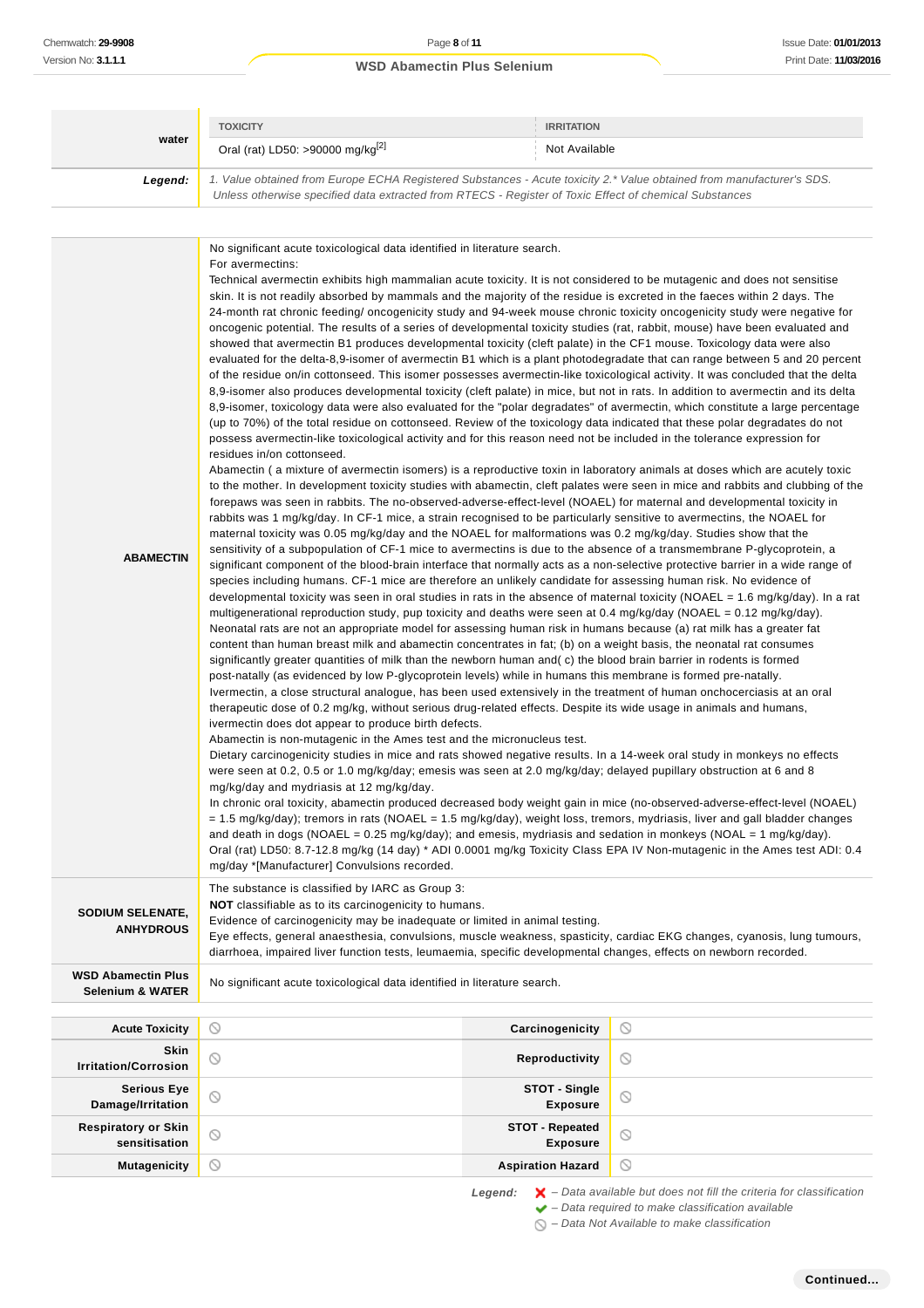**Continued...**

# **SECTION 12 ECOLOGICAL INFORMATION**

#### **Toxicity**

| Ingredient                    | Endpoint                                                                                                                      | <b>Test Duration (hr)</b> | <b>Species</b>                | Value        | <b>Source</b> |
|-------------------------------|-------------------------------------------------------------------------------------------------------------------------------|---------------------------|-------------------------------|--------------|---------------|
| abamectin                     | EC50                                                                                                                          | 96                        | Algae or other aquatic plants | 7.3096mg/L   | 4             |
| abamectin                     | EC50                                                                                                                          | 96                        | Algae or other aquatic plants | 9.8882mg/L   | 4             |
| sodium selenate,<br>anhydrous | <b>BCF</b>                                                                                                                    | 336                       | Algae or other aquatic plants | $10$ mg/L    | 4             |
| sodium selenate.<br>anhydrous | EC50                                                                                                                          | 336                       | Algae or other aquatic plants | $0.033$ mg/L | 4             |
| sodium selenate.<br>anhydrous | EC50                                                                                                                          | 48                        | Crustacea                     | $0.083$ mg/L | 4             |
| sodium selenate.<br>anhydrous | EC50                                                                                                                          | 96                        | Algae or other aquatic plants | $0.199$ mg/L | 4             |
| sodium selenate,<br>anhydrous | LC50                                                                                                                          | 96                        | Fish                          | $0.69$ mg/L  | 4             |
| sodium selenate,<br>anhydrous | <b>NOEC</b>                                                                                                                   | 168                       | Algae or other aquatic plants | 0.0091mg/L   | 4             |
| water                         | EC50                                                                                                                          | 384                       | Crustacea                     | 199.179mg/L  | 3             |
| water                         | EC50                                                                                                                          | 96                        | Algae or other aquatic plants | 8768.874mg/L | 3             |
| water                         | LC50                                                                                                                          | 96                        | Fish                          | 897.520mg/L  | 3             |
|                               | Extracted from 1. IUCLID Toxicity Data 2. Europe ECHA Registered Substances - Ecotoxicological Information - Aquatic Toxicity |                           |                               |              |               |

**Legend:**

3. EPIWIN Suite V3.12 - Aquatic Toxicity Data (Estimated) 4. US EPA, Ecotox database - Aquatic Toxicity Data 5. ECETOC Aquatic Hazard Assessment Data 6. NITE (Japan) - Bioconcentration Data 7. METI (Japan) - Bioconcentration Data 8. Vendor Data

#### **DO NOT** discharge into sewer or waterways.

# **Persistence and degradability**

| Ingredient                    | Persistence: Water/Soil | Persistence: Air |
|-------------------------------|-------------------------|------------------|
| sodium selenate,<br>anhydrous | <b>HIGH</b>             | <b>HIGH</b>      |
| water                         | LOW                     | LOW              |

# **Bioaccumulative potential**

| Ingredient                    | <b>Bioaccumulation</b>    |
|-------------------------------|---------------------------|
| sodium selenate,<br>anhydrous | LOW (LogKOW = $-3.1818$ ) |
| water                         | LOW (LogKOW = $-1.38$ )   |

# **Mobility in soil**

| Ingredient                    | <b>Mobility</b>     |
|-------------------------------|---------------------|
| sodium selenate,<br>anhydrous | LOW (KOC = 48.64)   |
| water                         | LOW (KOC = $14.3$ ) |

# **SECTION 13 DISPOSAL CONSIDERATIONS**

### **Waste treatment methods**

| <b>Product / Packaging</b><br>disposal | Legislation addressing waste disposal requirements may differ by country, state and/ or territory. Each user must refer to<br>laws operating in their area. In some areas, certain wastes must be tracked.<br>A Hierarchy of Controls seems to be common - the user should investigate:<br>$\triangleright$ Reduction<br>$\triangleright$ Reuse<br>$\cdot$ Recycling<br>▶ Disposal (if all else fails) |
|----------------------------------------|--------------------------------------------------------------------------------------------------------------------------------------------------------------------------------------------------------------------------------------------------------------------------------------------------------------------------------------------------------------------------------------------------------|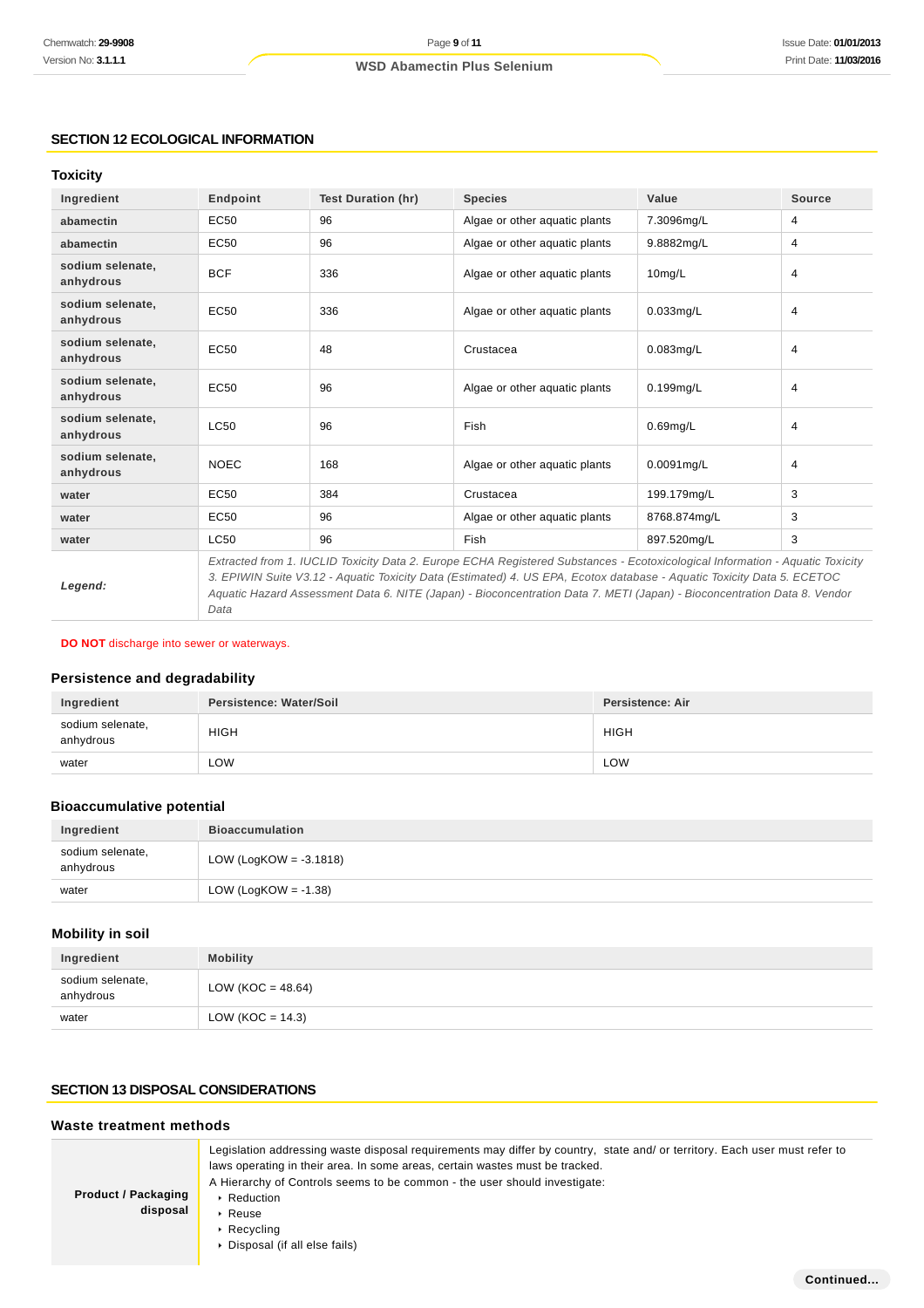This material may be recycled if unused, or if it has not been contaminated so as to make it unsuitable for its intended use. If it has been contaminated, it may be possible to reclaim the product by filtration, distillation or some other means. Shelf life considerations should also be applied in making decisions of this type. Note that properties of a material may change in use, and recycling or reuse may not always be appropriate.

#### **SECTION 14 TRANSPORT INFORMATION**

# **Labels Required Marine Pollutant** NO **HAZCHEM** Not Applicable

#### **Land transport (ADG): NOT REGULATED FOR TRANSPORT OF DANGEROUS GOODS**

**Air transport (ICAO-IATA / DGR): NOT REGULATED FOR TRANSPORT OF DANGEROUS GOODS**

#### **Sea transport (IMDG-Code / GGVSee): NOT REGULATED FOR TRANSPORT OF DANGEROUS GOODS**

#### **Transport in bulk according to Annex II of MARPOL and the IBC code**

| <b>Source</b>                                                                      | <b>Product name</b> | <b>Pollution Category</b> | Ship Type |
|------------------------------------------------------------------------------------|---------------------|---------------------------|-----------|
| IMO MARPOL (Annex II)<br>- List of Noxious Liquid<br>Substances Carried in<br>Bulk |                     |                           |           |

#### **SECTION 15 REGULATORY INFORMATION**

#### **Safety, health and environmental regulations / legislation specific for the substance or mixture**

#### **ABAMECTIN(71751-41-2) IS FOUND ON THE FOLLOWING REGULATORY LISTS**

| Australia Hazardous Substances Information System - Consolidated Lists | International Agency for Research on Cancer (IARC) - Agents Classified |  |
|------------------------------------------------------------------------|------------------------------------------------------------------------|--|
|                                                                        | by the IARC Monographs                                                 |  |

#### **SODIUM SELENATE, ANHYDROUS(13410-01-0) IS FOUND ON THE FOLLOWING REGULATORY LISTS**

| Australia Exposure Standards                                           | Australia Inventory of Chemical Substances (AICS)                      |
|------------------------------------------------------------------------|------------------------------------------------------------------------|
| Australia Hazardous Substances Information System - Consolidated Lists | International Agency for Research on Cancer (IARC) - Agents Classified |
|                                                                        | by the IARC Monographs                                                 |

#### **WATER(7732-18-5) IS FOUND ON THE FOLLOWING REGULATORY LISTS**

Australia Inventory of Chemical Substances (AICS)

| <b>National Inventory</b>        | <b>Status</b>                                                                                                                                                                                   |
|----------------------------------|-------------------------------------------------------------------------------------------------------------------------------------------------------------------------------------------------|
| Australia - AICS                 | N (abamectin)                                                                                                                                                                                   |
| Canada - DSL                     | N (abamectin)                                                                                                                                                                                   |
| Canada - NDSL                    | N (abamectin; water; sodium selenate, anhydrous)                                                                                                                                                |
| China - IECSC                    | N (abamectin)                                                                                                                                                                                   |
| Europe - EINEC /<br>ELINCS / NLP | N (abamectin)                                                                                                                                                                                   |
| Japan - ENCS                     | N (abamectin; water)                                                                                                                                                                            |
| Korea - KECI                     | Υ                                                                                                                                                                                               |
| New Zealand - NZIoC              | Υ                                                                                                                                                                                               |
| Philippines - PICCS              | N (abamectin)                                                                                                                                                                                   |
| USA - TSCA                       | N (abamectin)                                                                                                                                                                                   |
| Legend:                          | $Y = All$ ingredients are on the inventory<br>$N = Not determined$ or one or more ingredients are not on the inventory and are not exempt from listing(see specific ingredients<br>in brackets) |

#### **SECTION 16 OTHER INFORMATION**

#### **Other information**

#### **Ingredients with multiple cas numbers**

**Name CAS No**